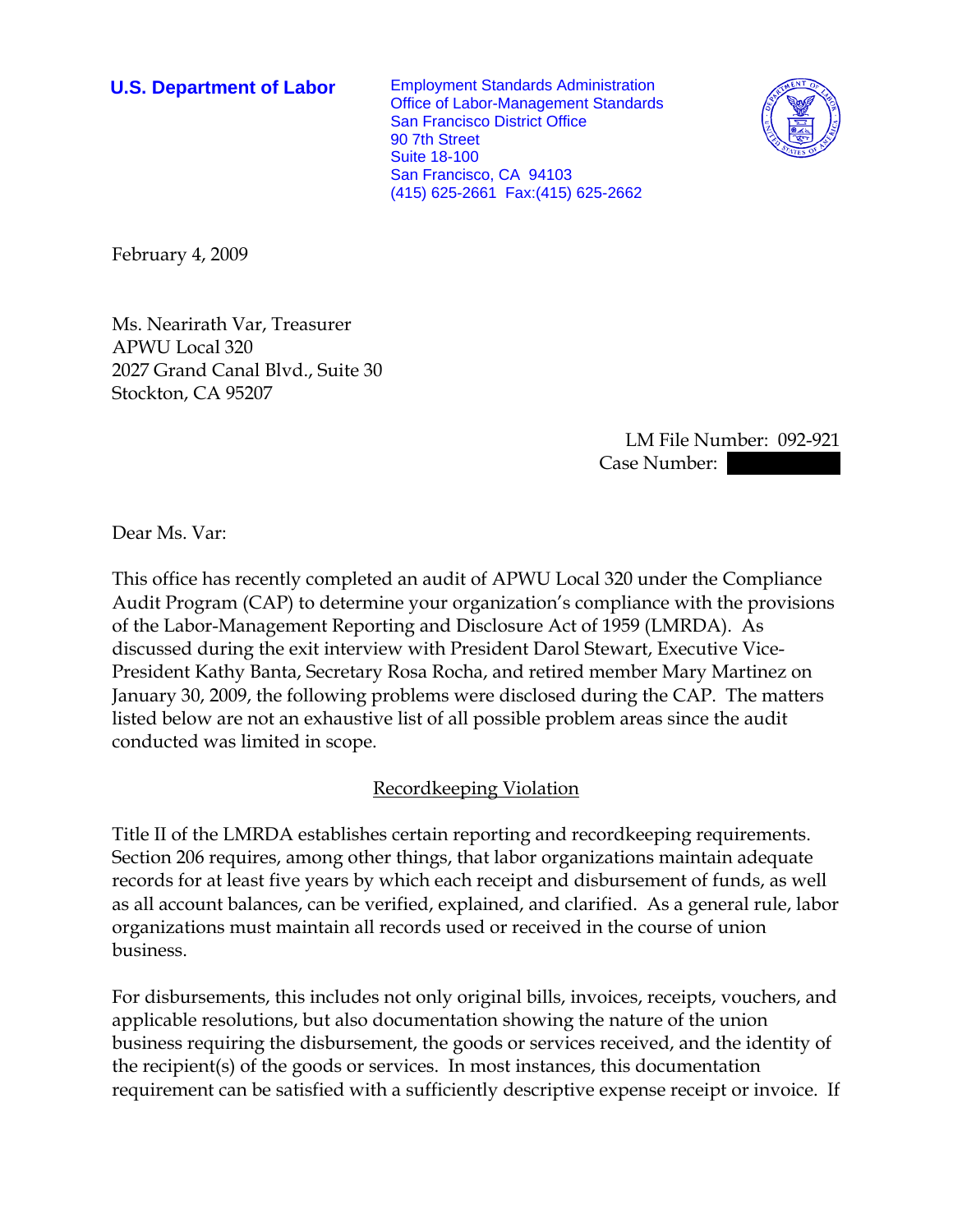Letter/Ms. Nearirath Var February 4, 2009 Page 2 of 3

an expense receipt is not sufficiently descriptive, a union officer or employee should write a note on it providing the additional information. For money it receives, the labor organization must keep at least one record showing the date, amount, purpose, and source of that money. The labor organization must also retain bank records for all accounts.

The audit of Local 320's 2007 records revealed the following recordkeeping violation:

Disposition of Property

Local 320 did not maintain an inventory of tee shirts it purchased, sold, or gave away. The union must report the value of any union property on hand at the beginning and end of each year in Item 30 (Other Assets) of the LM-3. The union must retain an inventory or similar record of property on hand to verify, clarify, and explain the information that must be reported in Item 30.

Based on your assurance that Local 320 will retain adequate documentation in the future, OLMS will take no further enforcement action at this time regarding the above violation.

## Reporting Violation

The audit disclosed a violation of LMRDA Section 201(b), which requires labor organizations to file annual financial reports accurately disclosing their financial condition and operations. The Labor Organization Annual Report (Form LM-3) filed by Local 320 for fiscal year ending January 30, 2007, was deficient in the following area:

Failure to File Bylaws

The audit disclosed a violation of LMRDA Section 201(a), which requires that a union submit a copy of its revised constitution and bylaws with its LM report when it makes changes to its constitution or bylaws. Local 320 amended its constitution and bylaws in 2002, but did not file a copy with its LM report for that year. Local 320 has now filed a copy of its constitution and bylaws.